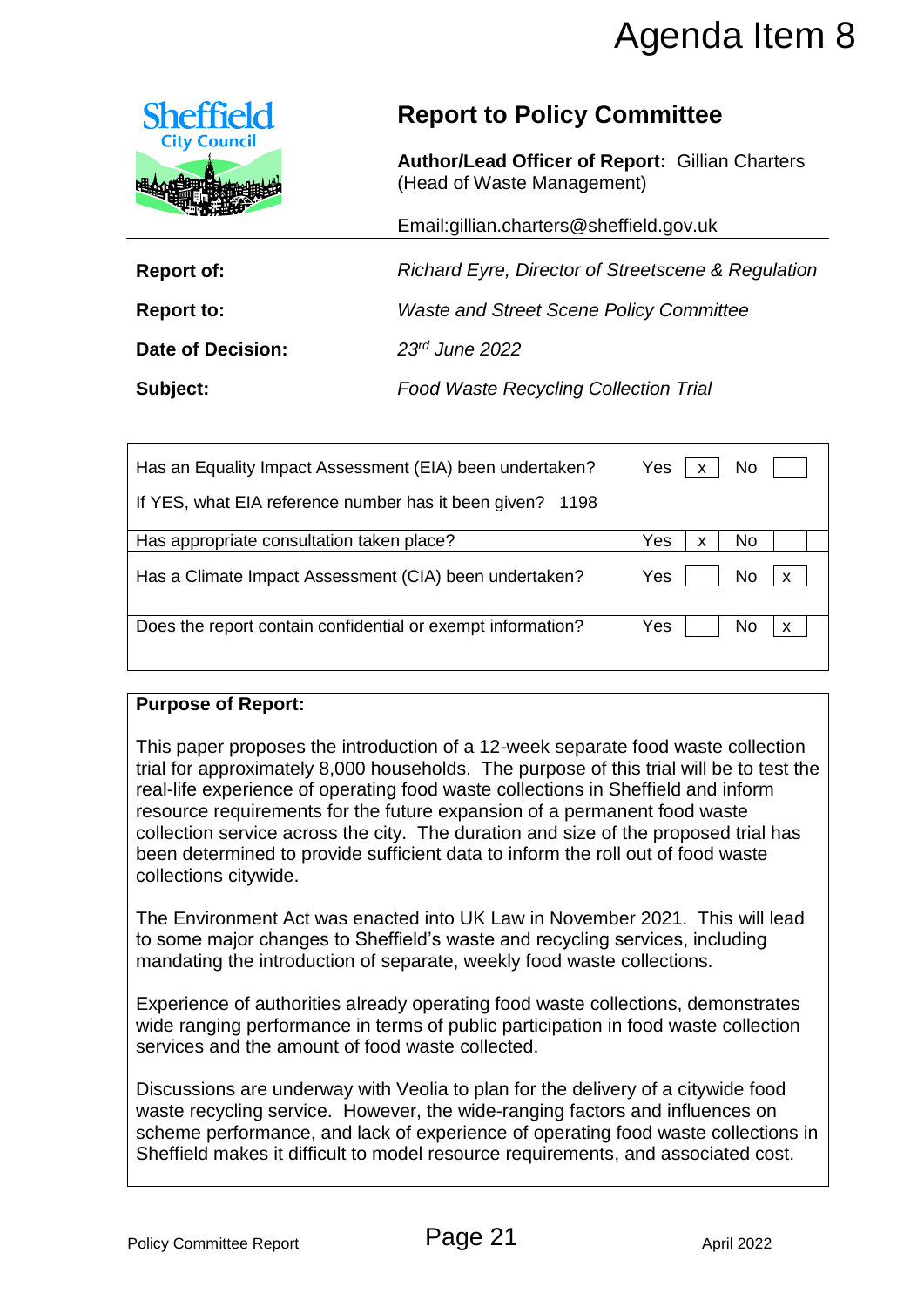#### **Recommendations:**

It is recommended that:

- The Waste and Street Scene Policy Committee approves the delivery of a 12-week food waste recycling trial, to approximately 8,000 households as detailed in this report.
- That Waste and Street Scene Policy Committee decides on the areas that should be included in the trial, based on the parameters provided.

#### **Background Papers:**

*(Insert details of any background papers used in the compilation of the report.)*

| Lead Officer to complete: - |                                                                                                                                                                                                                                                                                                                                                        |                                                      |  |
|-----------------------------|--------------------------------------------------------------------------------------------------------------------------------------------------------------------------------------------------------------------------------------------------------------------------------------------------------------------------------------------------------|------------------------------------------------------|--|
| $\mathbf{1}$                | I have consulted the relevant departments<br>in respect of any relevant implications<br>indicated on the Statutory and Council<br>Policy Checklist, and comments have<br>been incorporated / additional forms<br>completed / EIA completed, where<br>required.                                                                                         | Finance: Liz Gough                                   |  |
|                             |                                                                                                                                                                                                                                                                                                                                                        | Legal: Henry Watmough-Cownie                         |  |
|                             |                                                                                                                                                                                                                                                                                                                                                        | Equalities & Consultation: Annemarie Johnston        |  |
|                             |                                                                                                                                                                                                                                                                                                                                                        | <b>Climate: Neil Townrow</b>                         |  |
|                             | Legal, financial/commercial and equalities implications must be included within the report and<br>the name of the officer consulted must be included above.                                                                                                                                                                                            |                                                      |  |
| 2                           | SLB member who approved<br>submission:                                                                                                                                                                                                                                                                                                                 | Ajman Ali                                            |  |
| 3                           | <b>Committee Chair consulted:</b>                                                                                                                                                                                                                                                                                                                      | <b>Councillor Joe Otten</b>                          |  |
| $\overline{4}$              | I confirm that all necessary approval has been obtained in respect of the implications indicated<br>on the Statutory and Council Policy Checklist and that the report has been approved for<br>submission to the Committee by the SLB member indicated at 2. In addition, any additional<br>forms have been completed and signed off as required at 1. |                                                      |  |
|                             | <b>Lead Officer Name:</b><br>Gillian Charters                                                                                                                                                                                                                                                                                                          | <b>Job Title:</b><br><b>Head of Waste Management</b> |  |
|                             | Date: 13.06.2022                                                                                                                                                                                                                                                                                                                                       |                                                      |  |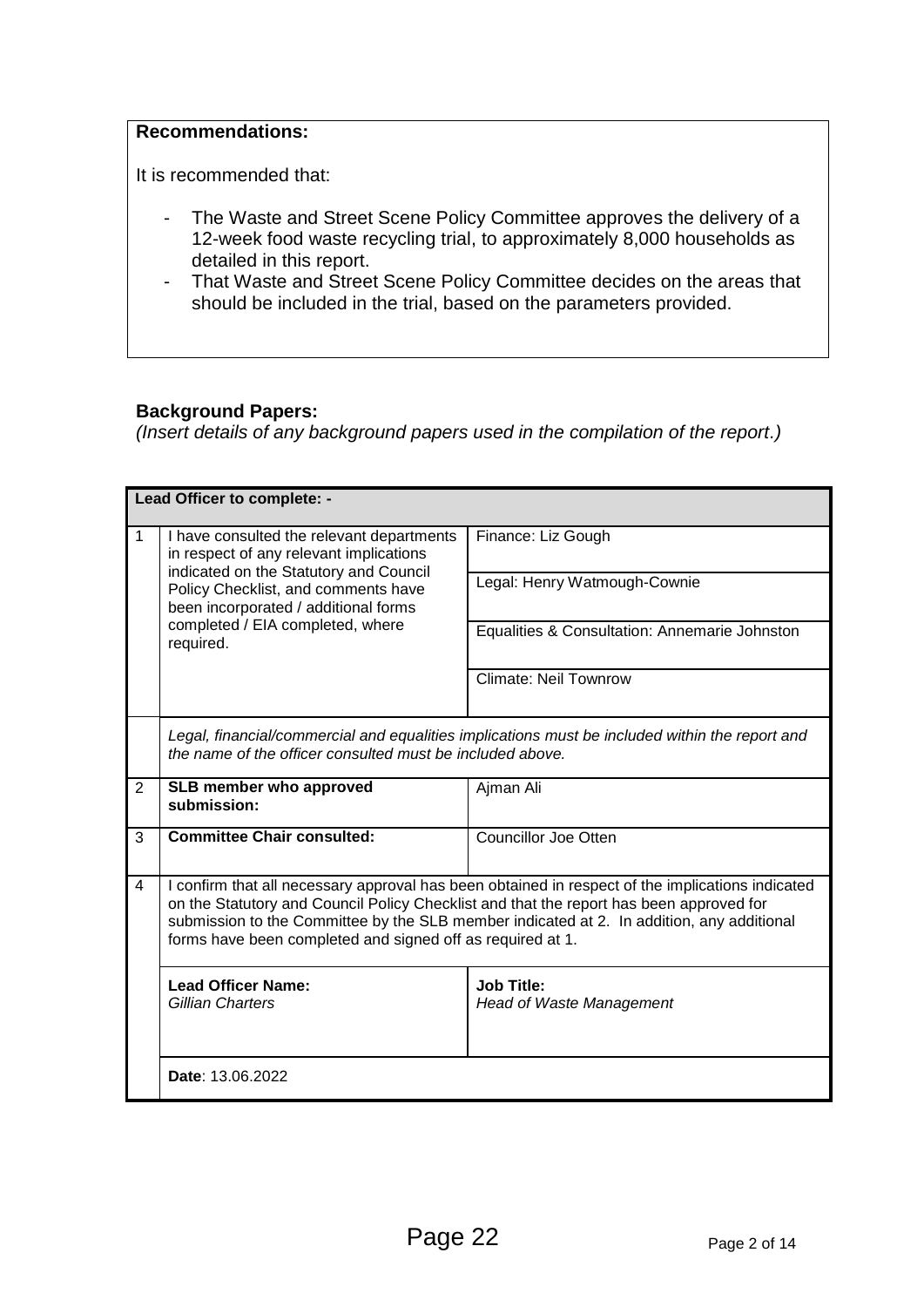### **1.** A FOOD WASTE TRIAL FOR SHEFFIELD

- 1.1 **Background**
- 1.1.1 The Environment Act was enacted into UK Law in November 2021. This makes a number of changes to the Environmental Protection Act 1990 and will lead to some major changes to waste and recycling collections in Sheffield over the next few years. The amendments, mandate that all local authorities must collect a specified list of materials for recycling, including some items not currently collected for recycling in Sheffield - food waste, plastic pots, tubs and trays, cartons and plastic films.
- 1.1.2 Currently, all households in Sheffield are provided with separate bin collections for non-recyclable waste (black bin), paper and card (blue bin) and glass, cans and plastic bottles (brown bin).
- 1.1.3 The timescales by which authorities must comply with the regulations have yet to be confirmed by Government. Initially, the indication was that food waste collections would have to be in place by Autumn 2023, however in October 2021 it was suggested that this be put back to 2025. Further consultation with industry, local authorities and stakeholders was expected on Q1 of 2022, this is still yet to be released.
- 1.1.4 The Act requires the introduction of separate food waste collections for all households, including flats and houses of multiple occupancy, and sheltered accommodation in England at a frequency of no less than one collection per week.
- 1.1.5 Food waste under the scope of the collection includes '*all household food material that has become a waste, whether processed, partially processed or unprocessed, intended to be, or reasonably expected to be consumed by humans and including any substance, including water, intentionally incorporated into the food during its manufacture, preparation or treatment. This includes food scraps, tea bags, and coffee grounds.'*
- 1.1.6 Estimates suggest that UK households waste around 6.5 million tonnes of food each year. Regular waste composition studies are carried out on a small number of streets in Sheffield to understand the efficiency of bin collection services. In 2019, sampling showed that an average of 33% of the contents of Sheffield's black bins are made up of food waste. [More information](https://www.sheffield.gov.uk/home/bins-recycling-services/waste-analysis) about waste sampling in Sheffield is available on our website.
- 1.1.7 Approximately 50% of local authorities collect food waste for recycling. The method of collection (food waste collected separately or with garden waste) and collection frequency (weekly or fortnightly) varies across these authorities, and experience, demonstrates wide ranging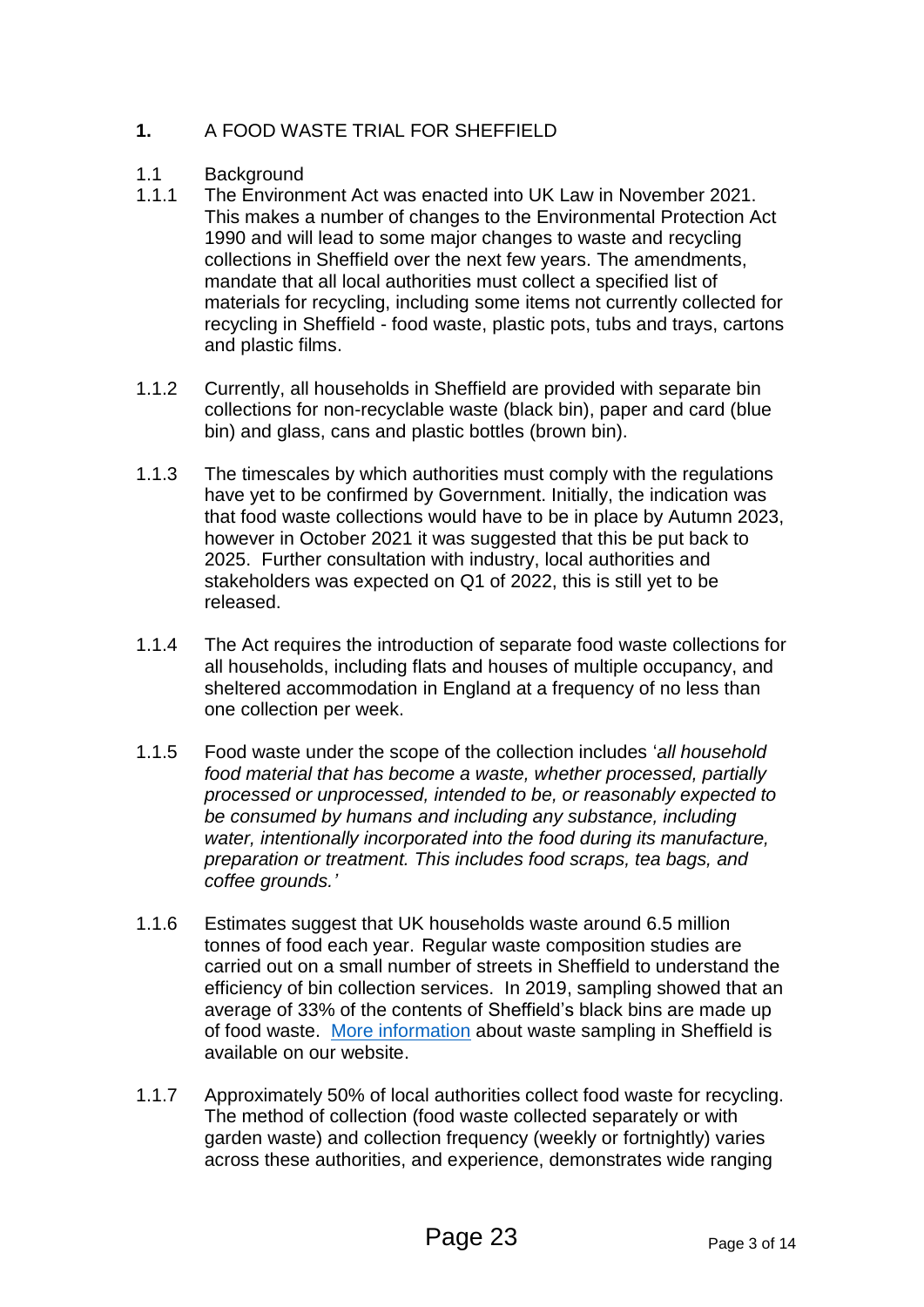performance in terms of the number of people who use the service and the amount of food waste put out for collection.

1.1.8

The Waste and Resources Action Programme (WRAP) is British registered charity which works with businesses, individuals, communities and local authorities to reduce waste, develop sustainable products and use resources in a sustainable way. WRAP have carried out extensive research into the performance of food waste collections and have identified a number of factors which impact on the success of a service.

1.1.9

The best performing food waste collection services are those that achieve the highest usage by residents, and the highest amount of food waste collected for recycling. The best performing services share the following characteristics:

1.1.10

Collections of general waste (black bins) are restricted by reducing the size of the black bin provided ((140 or 180 litres) and/or by reducing the collection frequency (three weekly). The introduction of food waste collections provides households with increased collection capacity which can be offset by reducing the size/collection frequency of the black bin. This acts to encourage increased diversion of food waste as well as other recycling from the black bin.

1.1.11

Separate, weekly collections of food waste. Evidence from waste composition analysis studies consistently shows that where food waste is collected with garden waste, the amount of food waste collected for recycling is between one-third and one-half of that achieved through a separate, weekly food waste collection service.

1.1.12

Free liners are provided to households for use with internal food waste caddies. WRAP estimate that where free caddy liners are not provided, the amount of food waste collected for recycling is 20% less than where free liners are not provided in the first year of the service, and 50% less by year three. Caddy liners increase the amount of food waste collected and improve cost effectiveness of a separate food waste collection service.

1.1.13

Other factors which also affect the performance of a food waste collection service include:

- Correlation with depravation. In general, the greater the level of deprivation, the lower the overall yield of food waste collected for recycling (and recycling generally).
- Property types. The type of property, either in terms of its physical characteristics (e.g., whether it's terraced or detached) or in terms of tenure (e.g., whether it is owner occupied or rented), impacts on householder participation in a food waste collection services. The physical characteristics of a property can limit the options for the storage and presentation of food waste containers.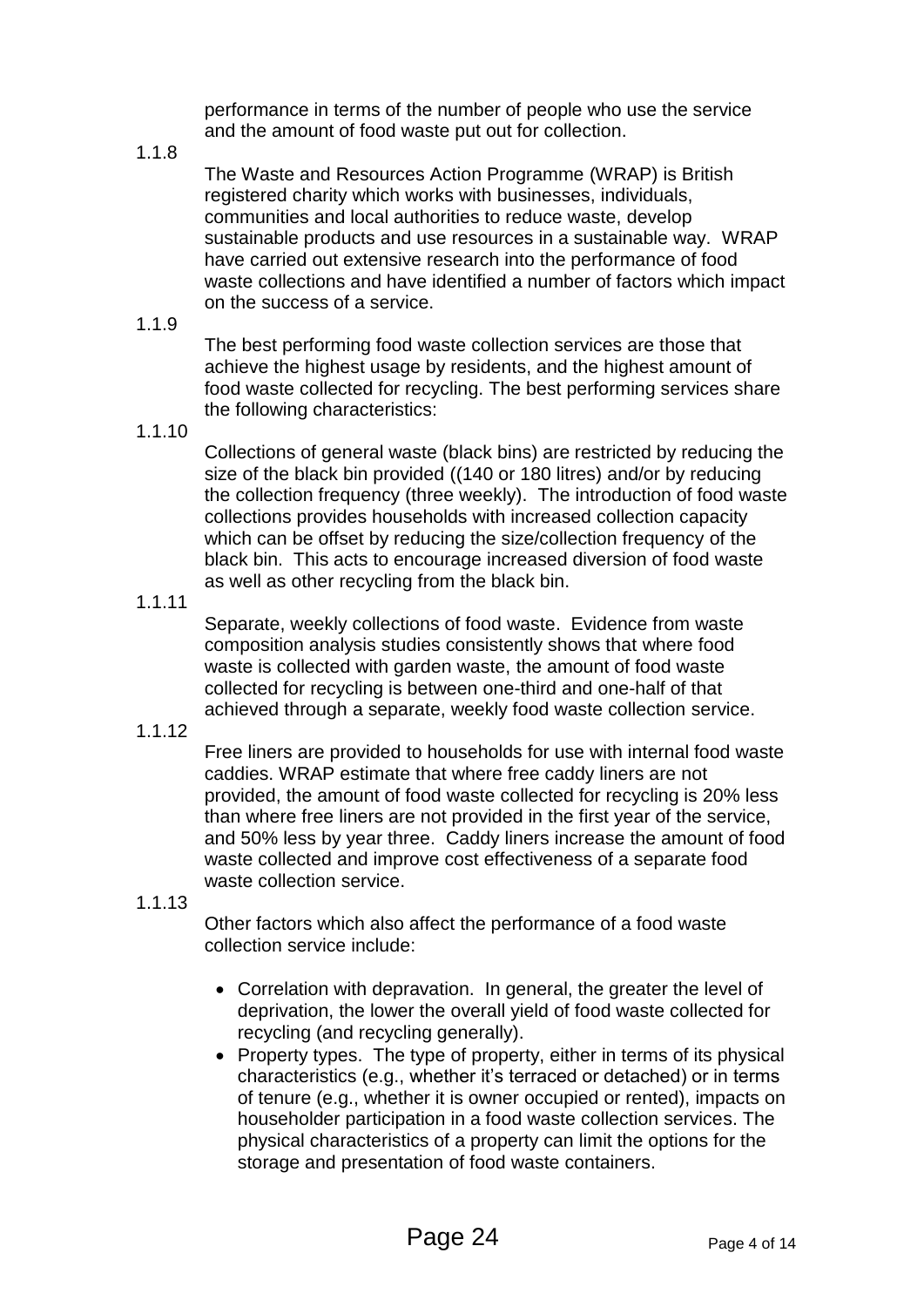1.2

#### 1.2.1 Sheffield Food Waste Collection

A new, citywide, separate, weekly food waste collection service will be a significant financial investment. Costs include new containers for storage and collection of food waste and information on how to use the service, new food waste collection vehicles (and collection crews), as well as securing sufficient food waste treatment capacity, via anaerobic digestion.

#### 1.2.2

As a new statutory duty for the council, the Government is expected to award new burdens funding to cover the costs of the new service. However, the details of this have yet to be confirmed. Typically, new burdens funding is only granted where the service is not already being provided and is being instigated because the change in legal requirements. As such, with the significant challenges in delivering a balanced budget with existing service pressures, the council is keen to secure additional funding from Government for this new requirement.

1.2.3

In the meantime, the Council is taking a proactive approach to planning for the changes, and in 2020 an independent service modelling exercise was carried out by Local Partnerships to understand resource need for the new service.

1.2.4

Further modelling is also being developed by Veolia, who have provided estimates of vehicle and staffing requirements based on likely participation, and the projected amount of food waste collected.

1.2.5

This proactive approach will ensure that the Council is well placed to mobilise the introduction of a citywide food waste collection service once confirmation of funding access and availability is provided by Government.

1.2.6

The modelling carried out by both Veolia and Local Partnerships provide a useful desktop capture. However, both stipulate many variables that will significantly impact resources needed and the cost of the service accordingly. The purpose of the food waste trial is to gain first hand experience in Sheffield to build insight for citywide roll out.

- 1.3
- 1.3.1 Food Waste Collection Trial Proposal

This report proposes the introduction of a 12-week food waste recycling collection trial. The trial will test the real-life experience of operating food waste collections in Sheffield and inform resource requirements for the future expansion of a permanent food waste collection service across the city. As such, the trial will:

 gauge participation and the amount of food waste collected across various social demographic groups, and housing types.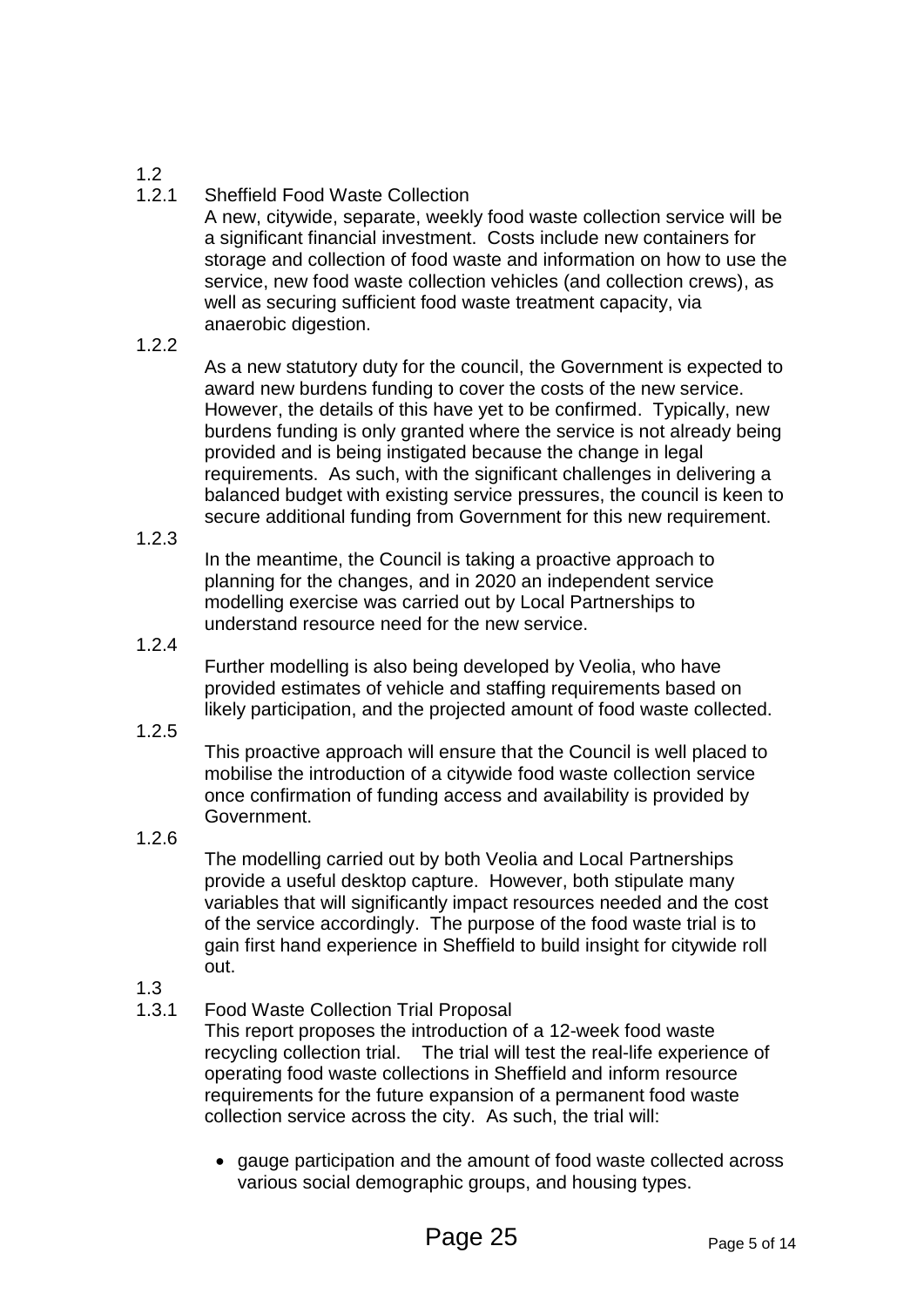- inform the size (number of households) to be included on collection rounds
- provide an indicator of public attitude for the collection of food waste separately for recycling from their black bin waste.
- assess the suitability of the specialist food waste collection vehicle (7.5 or 12-tonne) for carrying out collections.
- understand the likely level of diversion of waste from the black bin

1.3.2

The proposal is for a weekly collection service, over 12 weeks from September, finishing no later than 9<sup>th</sup> December to ensure completion prior to the Christmas period.

#### 1.3.3

The proposed trial will cover approximately 8,000 households, with food waste being collected over a four-day period, Monday to Thursday or Tuesday to Friday. The remaining 'free' weekday will be used by Veolia to recover any outstanding work and to enable a review to take place of that week's work.

#### 1.3.4 Collection

All households within the trial area will receive a 23L caddy, a 5L internal cady and a roll of 52 plastic caddy liners. Households will be asked to place the plastic liner inside their internal caddy (ordinarily stored in the kitchen) into which they will place their food waste. Once the internal caddy is full or when collection is due, the household will tie the liner and place it inside their 23L external caddy in readiness for collection by Veolia. Examples of the caddies and liners can be seen in appendix 1.

1.3.5

The standard colours for caddies are black, brown, green, and grey. The colour of caddy used will be determined by the availability of stock to meet the trial timescales. The caddies will be manufactured in the UK using 'closed loop' recycling processes.

#### 1.3.6

As is the case for the existing wheeled bin collection services, households will be required to place their external 23L caddy out on the pavement before 7am for collection by Veolia. Once emptied, the caddy should then be returned by the householder to their property.

1.3.7

Customers currently receiving an assisted collection for their wheeled bins due to an age related or medical condition, will automatically receive an assisted collection for their food waste collection. Households receiving an assisted collection will be asked to store their external caddy next to their bins within their property boundary and the collection crew will collect and return the caddy once emptied.

#### 1.3.8

As the introduction of food waste collections has been mandated by Government, we are not proposing to offer an option for households to opt out of the trial. Although households may choose not to actively recycle their food waste, all households within the trial areas will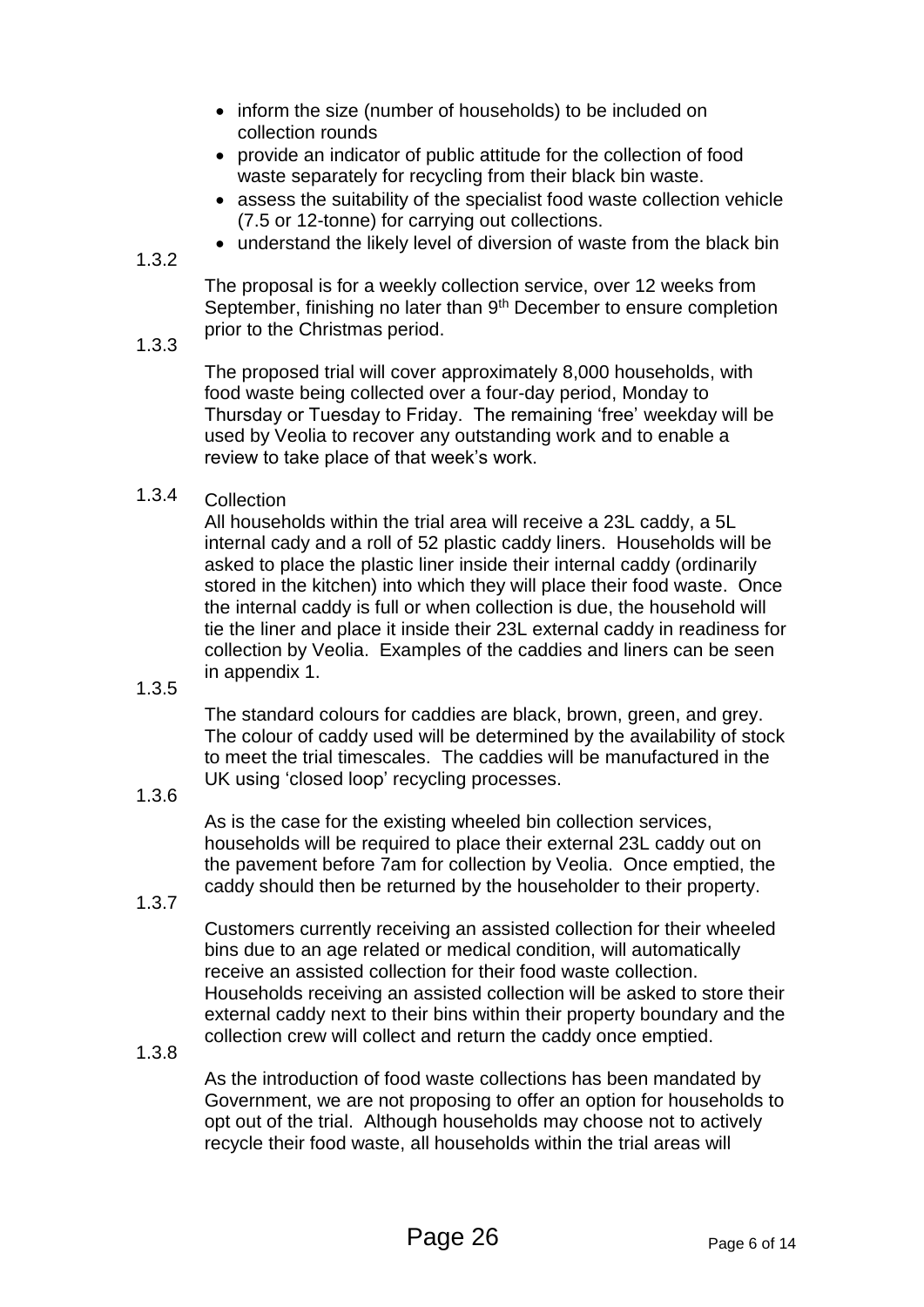receive the caddies and liners and have the opportunity to use the service provided.

1.3.9

Any complaints received and/or caddies found to be abandoned on streets will be recorded and analysed as part of the trial. We will work with Veolia to recover any caddies permanently left out on street.

1.3.10

On the final week of the 12-week trial, all households within the trial area will be asked to put their caddies out for their final collection (internal and external caddies). On this final collection day, Veolia will empty and remove all caddies presented for collection. No further resource will be available to remove any caddies not presented for collection, although customers can choose to keep their caddies.

1.3.11

Vehicle

1.3.12 collection vehicle similar to that shown in appendix 2. For the duration of the trial, Veolia will hire a specialist food waste

Whilst, alterative low carbon fuels are increasingly becoming available for waste and recycling collections, a diesel vehicle will be used for the

1.3.13 duration of the trial, as it is what is available for this short term hire.

The Council has already asked Veolia to investigate options for an electric fleet for the citywide food waste collection service.

1.3.14

Food Waste Processing

For the duration of the trial, all food waste collected will be taken to a waste transfer station at Hillsborough. Biotech 4 will then transport the food waste to an anaerobic digestion plant. Biotech 4 have a number of anaerobic digestion plants in the Country, including two sites in

1.3.15 North Yorkshire.

1.3.16 from the food waste and sent for recycling. At the Anaerobic Digestion facility, the plastic liners will be separated

> The anaerobic digestion process will break down the food waste to generate biofuel and digestate, a nutrient-rich fertiliser and soil improver, which can be used to displace traditional chemical fertilisers and provide benefits to soil.

1.3.17

#### Communications

A communications campaign will support the trial, with all households within the trial areas receiving a pre-launch leaflet, a launch leaflet and

1.3.18 an end of trial leaflet through their letterbox.

The pre-launch leaflet will make customers aware of the upcoming trial and advise them to look out for their launch leaflet, caddies and plastic

1.3.19 liners arriving soon.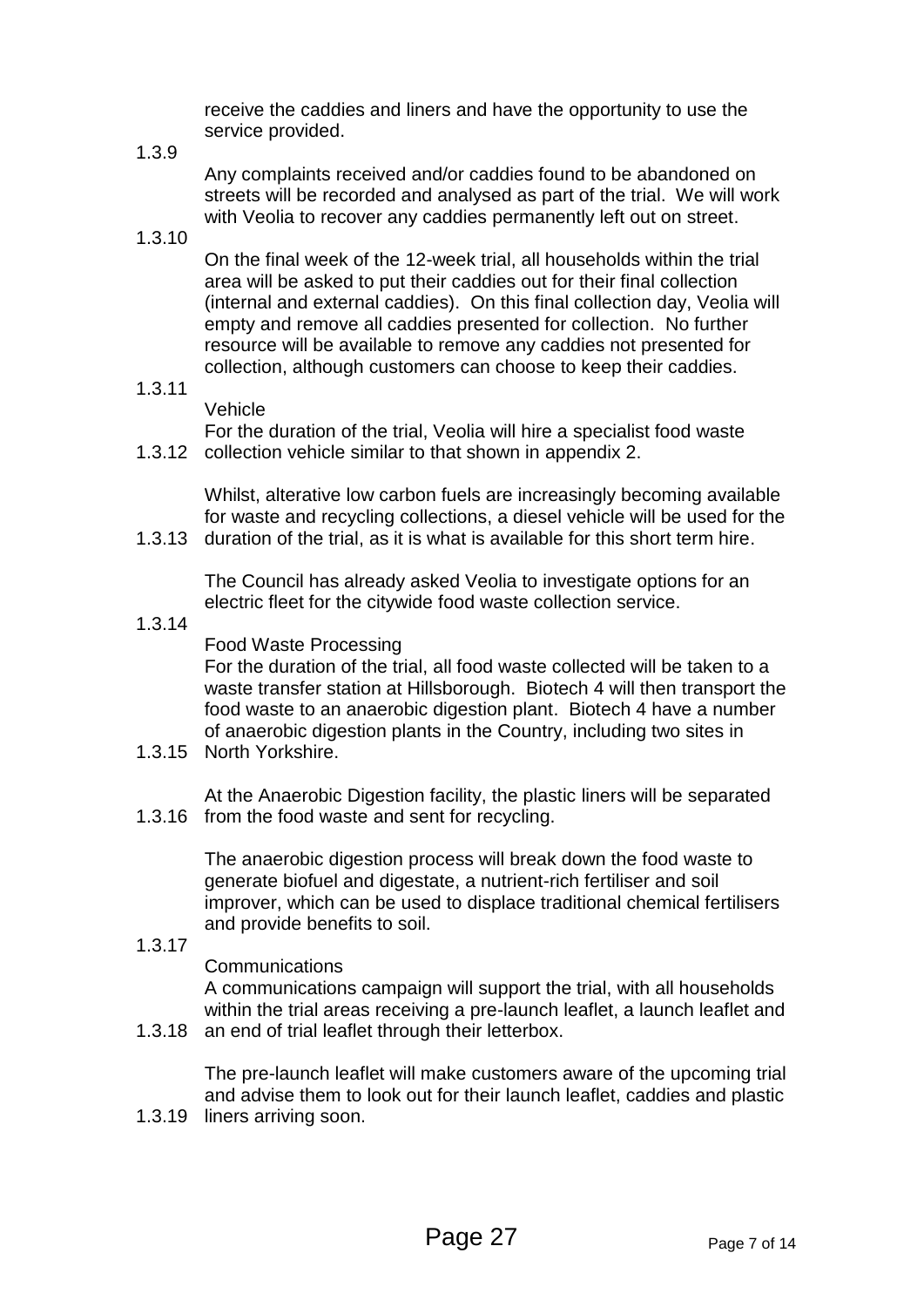The launch leaflet will accompany the delivery of the caddies and

1.3.20 liners and explain how to use the service and provide their collection dates.

The end of trial leaflet will say thank you for participating in the trial, provide information about future plans for introducing permanent citywide food waste collections subject to confirmation of timescales from government, and advise customers to present their internal and

1.3.21 external caddies for collection on their final collection day.

Areas to be included within the trial Recognising the impact from that social depravation has on food waste collection performance, it is proposed that a range of different

1.3.22 socio-demographic areas be included within the trial to test service performance.

> All households in Sheffield have been profiled using the Acorn customer segmentation tool. Table 1 shows the socio-demographic makeup of housing in Sheffield. The characteristics of each Acorn Category can be seen in Appendix 3.

Table 1:

|        |          | Citywide | <b>Acorn Category</b>          |
|--------|----------|----------|--------------------------------|
|        | Category | %        | Description                    |
|        |          | 22%      | <b>Affluent Achievers</b>      |
|        | 2        | 2%       | <b>Rising Prosperity</b>       |
|        | 3        | 29%      | <b>Comfortable Communities</b> |
| 1.3.23 | 4        | 26%      | <b>Financially Stretched</b>   |
|        |          | 21%      | Urban Adversity                |

1.3.24 All black bin collection rounds have been profiled using Acorn, to identify rounds/areas which most closely reflect the Acorn categories.

> Appendix 4 identifies the potential areas that can be selected for inclusion in the trial. The collection day is stated for each potential area, and this is aligned to their currently black and recycling bin collection day. For example, Darnall receives a Friday black, blue and

1.3.25 brown bin collection, and would receive a Friday food waste collection if selected for the trial.

> The Committee is asked to select the areas to be included within the trial, based on the following parameters:

- One collection area is to be selected for each of the collection days.
- Due to the four-day operation of the trial, Monday to Thursday or Tuesday to Friday, only one of Monday or Friday needs to be selected.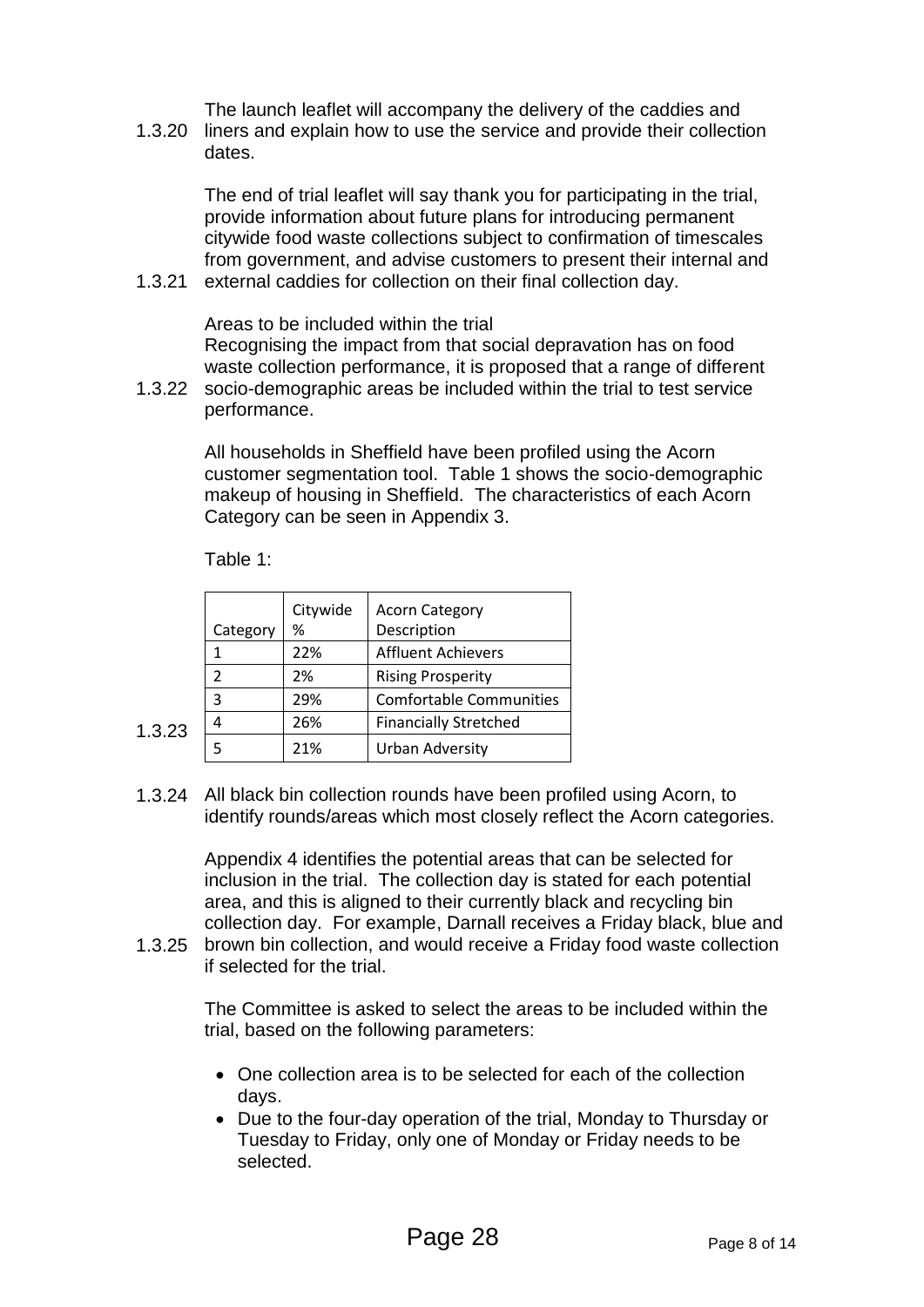The number of households within each area has been calculated to equate to approximately 8,000 households based on four days of collection.

The areas selected for possible inclusion in the trial compromise a mix of detached, semi detached and terraced properties. Once the trial areas have been selected, discussions will take place with Veolia regarding the potential inclusion of a small number of low-rise flats which sit within the selected area. Due to limited outside storage, the inclusion of flats, may see an amended service provided using shared bins rather than each flat receiving its own individual external caddy.

1.3.27 Internal caddies and liners would still be provided.

#### Trial Evaluation:

1.3.26

The 12-week trial will support the desktop modelling exercises already carried out and provide an informed real-world basis for designing and rolling out a citywide food waste collection service.

The evaluation will include:

- Participation audits will be carried out at the start, middle and end of the trial period to understand how many households participated in the trial and whether participation changed throughout the trial period.
- Tonnage of food waste collected from each area.
- Number of complaints/compliments/reports of abandoned caddies.
- Review of vehicle finish times to inform the size of future rounds, and variation according to socio-demographics.
- In addition to evaluation carried out by the Council and Veolia, discussions are taking place with Sheffield Hallam University regarding a University led study to study to assess customer perception and attitudes to food waste across socio-demographic groups.
- Black bin tonnage collected from the trial rounds will be analysed to determine whether the diversion of waste to the food waste collection service is a notable reduction in the amount of black bin waste collected at a round level.
- An online survey will be made available to customers at the end of the trial period. Details of the survey and how to take part will be provided in the leaflet delivered at the end of the trial.
- Customers will be asked how they found the trial, whether they saw a reduction in waste in their black bin, whether they would use the service if they were asked to provide their own liners/use no liner, and whether they took action to reduce food waste once they saw how much food was being wasted/collected in the first few weeks of the trial.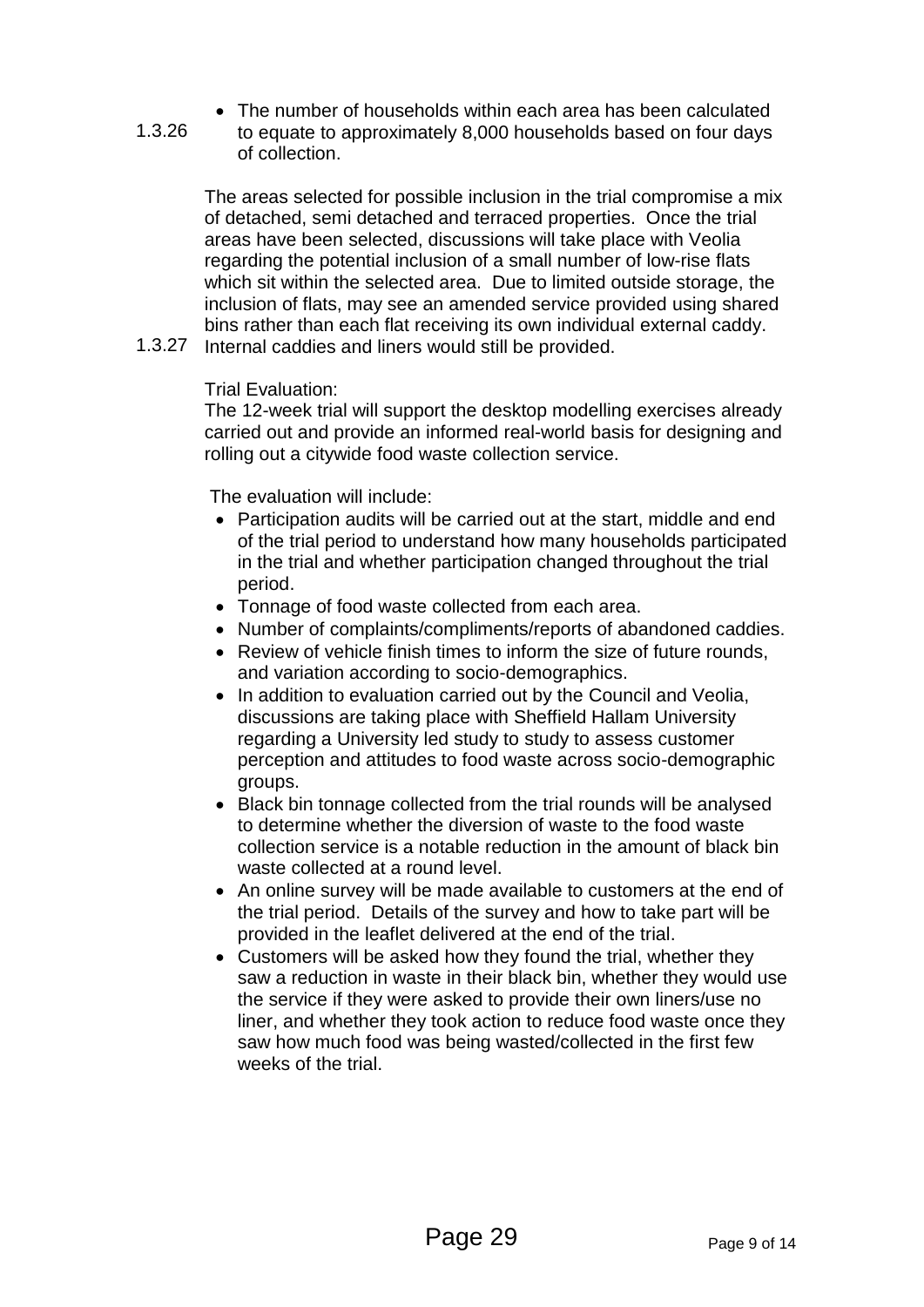#### **2.** HOW DOES THIS DECISION CONTRIBUTE?

2.1 The decision will contribute to the Climate Change, Economy and Development' ambition set out in 'Our Sheffield - One Year Plan'. The introduction of a food waste trial will help to deliver a reduction in carbon emissions.

#### **3.** HAS THERE BEEN ANY CONSULTATION?

- 3.1 Customer satisfaction surveys undertaken in 2021 and 2021/22 asked customers to tell us how important they felt it is to have food waste collected for recycling. The surveys were carried out online via Citizen Space.
- 3.2 53% of respondents viewed the introduction of food waste recycling as important (very important, fairly important or important) in the 2021 survey (6,051 responses) and 50% viewed it as important in the 2021/22 survey (1,755 responses).
- **4.** RISK ANALYSIS AND IMPLICATIONS OF THE DECISION

#### 4.1 Equality Implications

4.1.1 Overall there are no significant differential, positive or negative, equality impacts from this proposal. The trial should have a positive impact by providing an improved recycling service for customers.

#### 4.2 Financial and Commercial Implications

- 4.2.1 The cost for delivering the 12-week trial will be approximately £130k. This includes the capital cost for procuring and delivering the 5L and 23L caddies, rolls of liners, hire of one specialist food waste collection vehicle, staffing and maintenance as well as the estimated disposal costs for treating the food waste collected. The actual cost will depend on the number of properties to be included within the trial area (to be decided by the Waste and Street Scene Policy Committee), as well as the amount of food waste collected and sent for recycling.
- 4.2.2 In addition, there will be an additional communications cost of £3.11 per household for the pre/launch and post-trial leaflets.
- 4.2.3 Veolia will contribute £65,004.45 to the cost of the trial. The remaining cost will be paid by the Council, from the waste management budget for 2022/23. This is a one-off spend. Any future roll out would need to be part of the councils business planning process to allocate budget accordingly.

#### 4.3 Legal Implications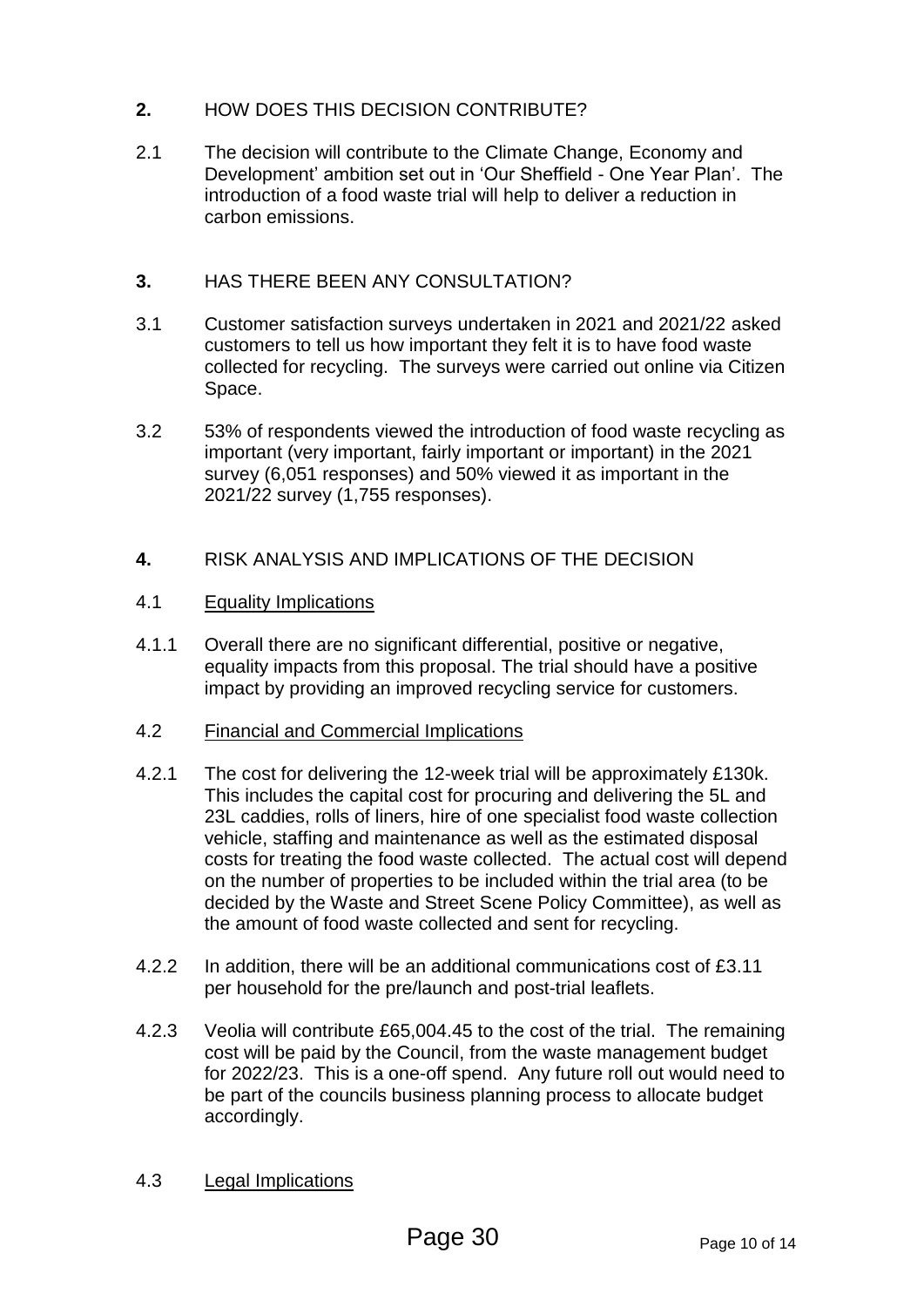- 4.3.1 The duty of local authorities to collection and dispose of household waste is set out in Section 45 of the Environmental Protection Act 1990.
- 4.3.2 The Environment Act was enacted into UK law in 2021, and amends section 45A of the Environmental Protection Act 1990 to include the separate collection of food waste for recycling. The Act also requires that the collection of food waste for recycling takes place at least once a week.
- 4.3.3 The Government has yet to confirm the date by the separate collection of food waste is required to be in place.
- 4.3.4 As a start & finish trial, there is no formal change to the Integrated Waste Management Contract with Veolia. The parameters of the service will be set out in a Terms of Agreement letter.

#### 4.4 Climate Implications

4.4.1 Local Partnerships modelling has been carried out, and Veolia have provided their own estimates as to the amount of food waste that will be collected for recycling. The trial will test the parameters of the modelling to provide more confidence in the amount of food waste that can be collected in Sheffield. The results of the trial will inform a climate impact assessment to be carried out prior to any decision being taken to introduce a permanent, citywide food waste collection service.

#### 4.5 Other Implications

- 4.5.1 The implementation and delivery of the food waste trial will be managed by Veolia through the resources of the Integrated Waste Management Contract, including customer contact centre.
- 4.4.2 The introduction of the trial will stimulate an initial increase in workload for the Waste Management team in managing customer feedback relating to the trial. No additional resources is being sought for this.

#### **5.** ALTERNATIVE OPTIONS CONSIDERED

- 5.1 *No trial -* This would mean that the introduction of a citywide food waste collection service, as mandated through the Environment Act, would be based on a desktop analysis and modelling, and the resource requirements would not be informed by a real life delivery of food waste collections in Sheffield.
- 5.2 *Deliver a modified version of the trial over a shorter period and/or with fewer households*. This option would reduce the financial cost to the Council for undertaking the trial. However, the collection resources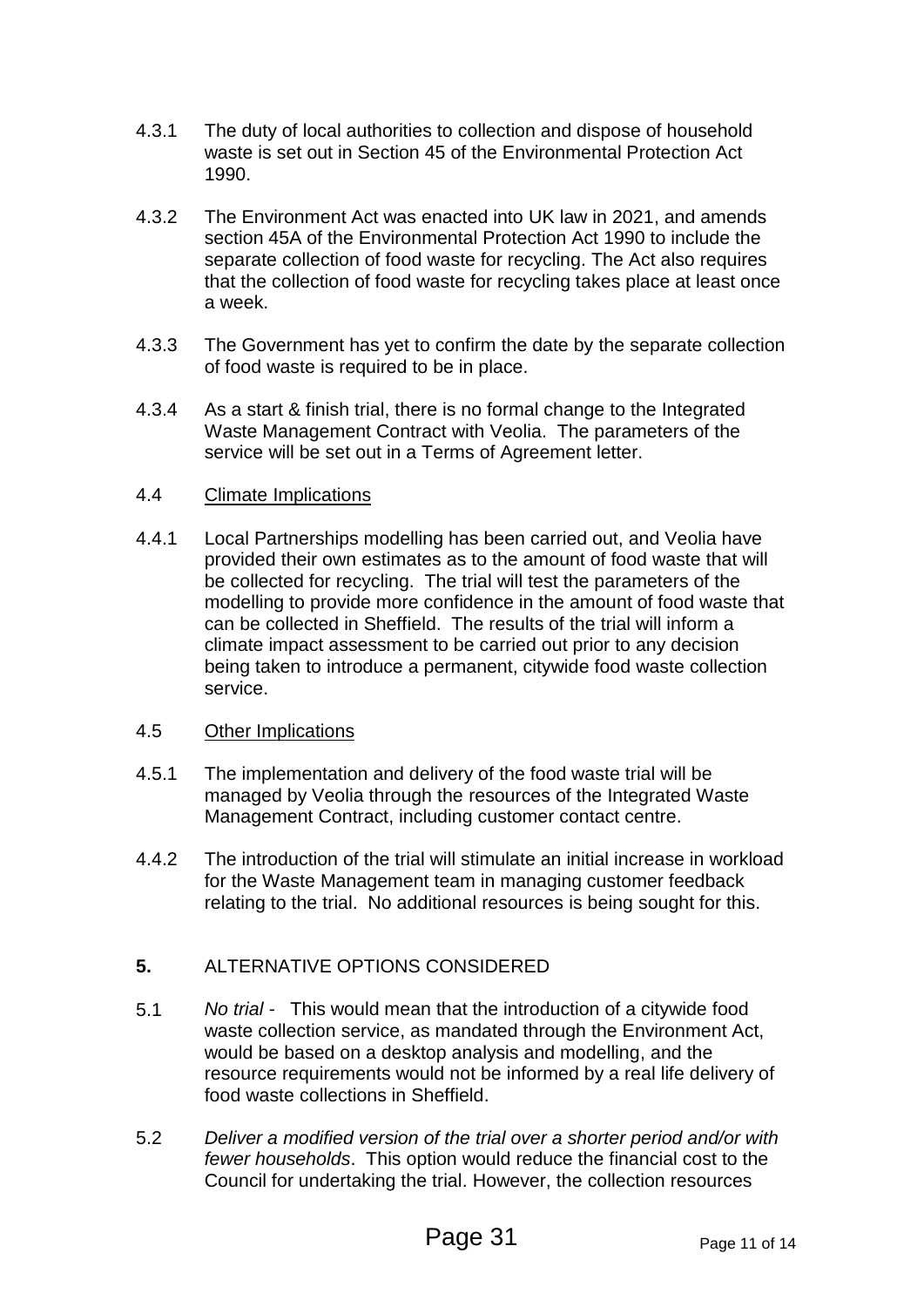(vehicles and crew would not be fully deployed and there would be minimal saving from this) and the quality and robustness of the service performance data would be reduced.

5.3 *Carrying out a modified version of the trial over a longer period of time and/or with additional households.* This option would incur significant additional costs that would have to be paid by the Council and which could not be accommodated under the current forecasted council overspend.

#### **6.** REASONS FOR RECOMMENDATIONS

- 6.1 The recommendation is for the Waste and Street Scene Policy Committee to approve the delivery of the proposed 12-week food waste recycling trial to approximately 8,000 households between September and December.
- 6.2 It is also recommended that The Waste and Street Scene Policy Committee decides on the areas to be included in the trial, based on the following parameters:
	- One collection area is to be selected for each of the collection days shown in Appendix 4.
	- Due to the four-day operation of the trial, Monday to Thursday or Tuesday to Friday, only one of Monday or Friday should be selected.
- 6.3 At the end of the 12-week trial, the separate collection of food waste will come to an end and Veolia will remove all caddies presented on the final collection day.
- 6.4 The purpose of the trial will be to test the real-life experience of operating food waste collections in Sheffield and inform resource requirements for the future expansion of a permanent food waste collection service across the city. The duration and size of the proposed trial has been determined to provide sufficient data to inform the roll out of food waste collections citywide.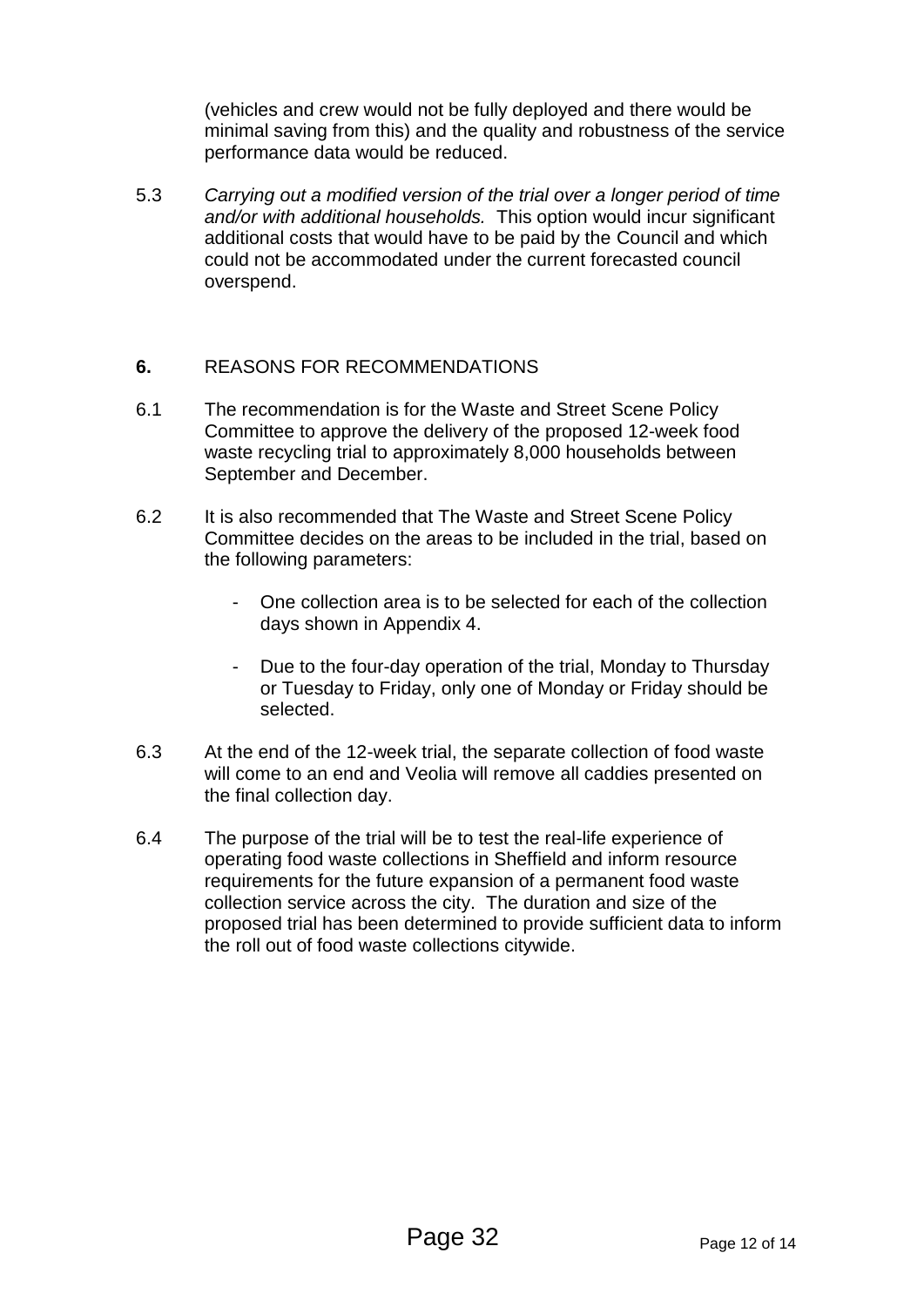## **Appendix 1:**





5L internal caddy Plastic caddy liners



23L external caddy

### **Appendix 2:**

Example of a specialist food waste collection vehicle. Food waste caddies are emptied into the blue bin which is fixed on the back of the vehicle.



### **Appendix 3:**

| Category | Citywide % | <b>Acorn Category</b><br>Description | Category characteristics                                                                                                                                                                                                                                                                                                                                                                                                                  |
|----------|------------|--------------------------------------|-------------------------------------------------------------------------------------------------------------------------------------------------------------------------------------------------------------------------------------------------------------------------------------------------------------------------------------------------------------------------------------------------------------------------------------------|
|          | 22%        | Affluent Achievers                   | Some of the most financially successful people in the UK. They live in<br>wealthy, high status rural, semi-rural and suburban areas of the country.<br>Middle aged or older people, the 'baby-boomer' generation, predominate<br>with many empty nesters and wealthy retired. Some neighbourhoods<br>contain large numbers of well-off families with school age children,<br>particularly the more suburban locations. 4+ beds, detached. |